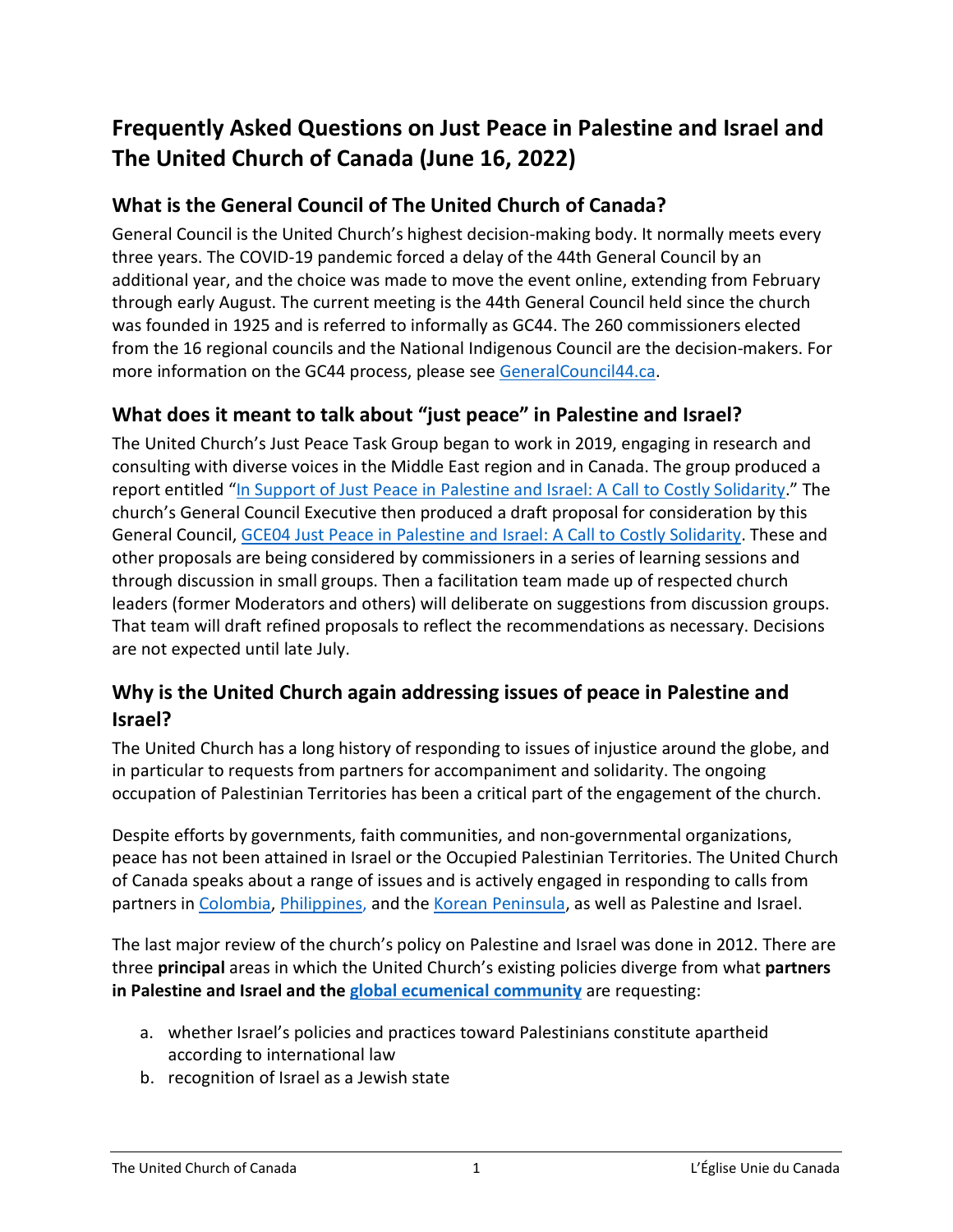c. adoption of economic and other measures of non-violent resistance against the Israeli occupation

## **What is the "Just Peace" proposal?**

[Proposal GCE04 Just Peace in Palestine and Israel](https://unitedchurch.sharepoint.com/:w:/s/UnitedChurchCommons/EXMmRXJuBl1NsioRyCuIrh0BLuzLOoM98LbC3Zj3GYPQbw?rtime=lVB3qMT_2Ug) asks the church to agree to use a principlesbased approach to its engagement in Palestine and Israel, and has suggested several **principles** that could be applied in determining policy statements and responses to concrete requests from partners or other bodies related to issues of just peace in Palestine and Israel. The proposal does not ask the church to take particular actions beyond applying this principle-based approach on an ongoing basis.

## **Why a principles-based approach?**

Through the consultations, the task group recognized that with the ever-changing situation on the ground, one concrete policy addressing a particular moment in time will quickly become unresponsive to the needs of partners. The principles speak to the decolonizing approach into which the church is living.

## **What are the "regional council" proposals?**

There are five proposals (CS01, FSL01, PM02, RC15-01, SW02) that do not arise from the report by the Task Group on Just Peace. These regional council proposals are similar in wording and do ask the church to take particular actions in relation to Palestine and Israel (e.g., giving public support to the Boycott, Divestment, and Sanctions Movement). Many of the proposals from regional councils were presented to their respective regional councils and transmitted to General Council 44 prior to the passing of GCE04 at the 43rd General Council Executive in November 2021. In various ways, these proposals draw from a Christian Palestinian initiative, *[Kairos Palestine](https://www.kairospalestine.ps/images/kairos-palestine-call-for-world-solidarity.pdf)*, that urges the Christian community worldwide to "act justly and speak the truth" about Israeli policies and practices with regard to Palestinian rights under the occupation and the blockade of Gaza.

## **How does the United Church promote "Just Peace" without lapsing into antisemitism, or anti-Arab and anti-Muslim prejudices?**

Given the presence of antisemitism and anti-Arab and anti-Muslim prejudices in church and society, we need always to be vigilant. We do believe peace between Israelis and Palestinians is possible. We also believe we have a role to play among religious communities in overcoming antisemitism and other forms of racism and prejudice. As stated clearly in the Just Peace principles, The United Church of Canada has zero tolerance for antisemitism and all forms of racism.

## **What is antisemitism?**

"Literally meaning 'opposed to Semites' (i.e. Jews, Arabs and other Semitic peoples); usually used to mean hatred of Jews. The term was invented in Germany in the late 19th Century to give hatred of Jews a scientific ring in the context of a pseudoscientific study of the human races" (Just Peace report, p. 20).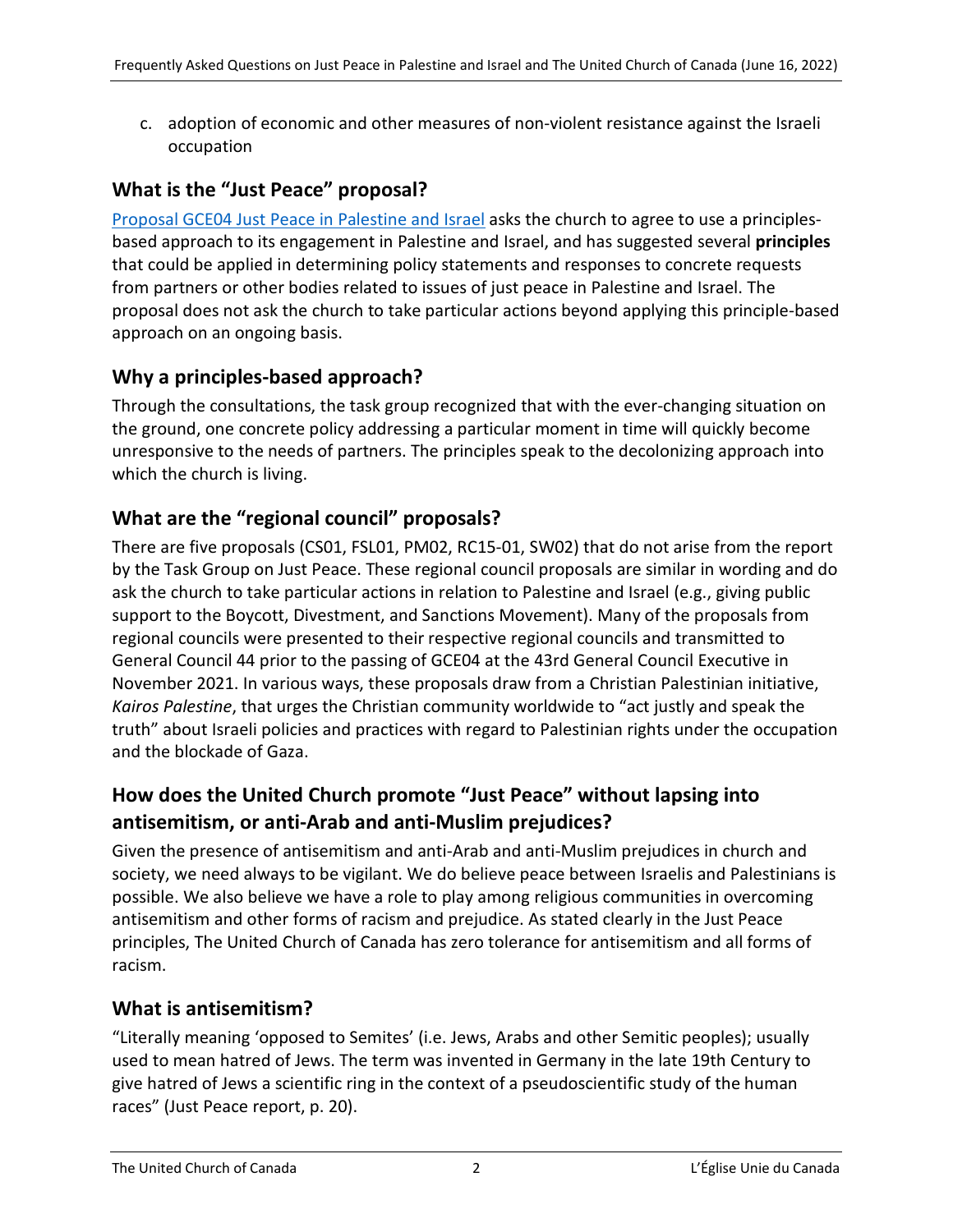Please see also: The United Church of Canada Statements on Antisemitism, key excerpts from documents and statements of The United Church of Canada, Office of Theological Leadership, March 30, 2022 (appended [below\)](#page-4-0).

## **Why has the United Church chosen to use the [Jerusalem Declaration](https://jerusalemdeclaration.org/) on Antisemitism as a resource in considering antisemitism instead of the [International Holocaust Remembrance Association's \(IHRA\) definition,](https://holocaustremembrance.com/resources/working-definitions-charters/working-definition-antisemitism) which is supported by the Government of Canada and many Canadian Jewish organizations?**

The United Church of Canada's Theology and Inter-church Inter-faith Committee (TICIF) reviewed the definition of antisemitism as defined in the March 2021 Jerusalem Declaration on Antisemitism (JDA), and recommended that the Just Peace Task Group consider its use.

The Jerusalem Declaration responds to the IHRA Definition, the document that was adopted by the International Holocaust Remembrance Alliance (IHRA) in 2016. Because the IHRA Definition is open to different interpretations, it has caused confusion and generated controversy, hence weakening the fight against antisemitism. Jerusalem Declaration proponents have offered a clearer core definition and a coherent set of guidelines. They hope this will be helpful for monitoring and combatting antisemitism, as well as for educational purposes. They propose their non-legally binding Declaration as an alternative to the IHRA Definition.

## **Why isn't the United Church focusing on the situation of Christians elsewhere in the Middle East? What about Christians in Egypt or Syria?**

The United Church is a member of the World Council of Churches, which actively supports Christians throughout the Middle East. We are also an active partner with the Middle East Council of Churches, which represents many Christian communities in the region. The United Church continues to advocate for and support advocacy and accompaniment to partners in the Middle East, including in Syria and Lebanon. The United Church of Canada also continues to make available opportunities and support to congregations that are willing to offer protection to refugees in the form of resettlement through refugee sponsorship under its Sponsorship Agreement with the Government of Canada. For more information on refugee sponsorship, see the United Church'[s Sponsor a Refugee](http://www.united-church.ca/social-action/act-now/sponsor-refugee) page. Together with churches in Canada and around the world, the United Church has also called on governments in the Middle East to ensure the safety and security of all people living in conflict areas like Syria, especially vulnerable and minority groups, including Christians.

## **What happened on April 6, 2022?**

During a learning session on proposals under consideration by General Council for just peace in Palestine and Israel, an open microphone captured an obscene phrase uttered by one of its participants while one of its Jewish guests was speaking.

The church's Moderator, the Right Rev. Dr. Richard Bott[, apologized](https://generalcouncil44.ca/news/apology-april-6-incident) immediately on behalf of the church, and called the incident "unacceptable."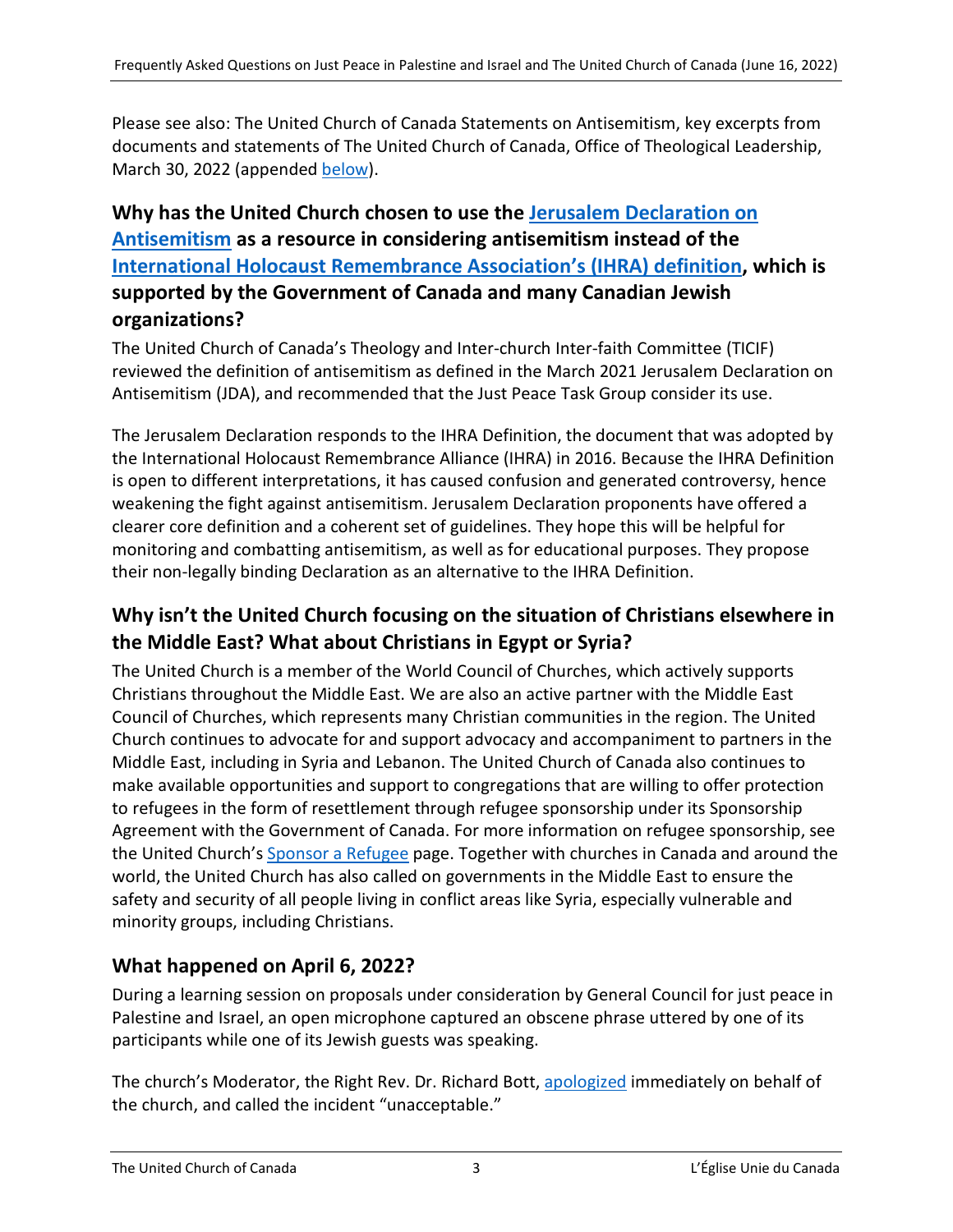## **What steps did the United Church take following the April 6 incident?**

Church leaders met in subsequent days with the two guests and repeated the church's apology. The Moderator and the General Secretary met with the person who had uttered the phrase and who has also apologized. On April 27, commissioners and guests ("corresponding members") met online to share their experiences of the April 6 learning session. A possible outcome may be an educational program on antisemitism.

## **Why does the General Council have a new proposal entitled "Challenging Antisemitism in the United Church?**

Given that we have zero tolerance for antisemitism, we are proposing an education program to ensure that all members of the United Church are engaged and equipped to counter antisemitism.

The proposal proposes an education program based on the key document and statement regarding Jewish‒Christian relations in the United Church, *[Bearing Faithful Witness](https://unitedchurch.sharepoint.com/:b:/s/UnitedChurchCommons/EShAOktDpS1EihA56xWHg5wB-AiswFbjgW68TGKvbUTVuw?e=dphfZe)*, which was adopted by General Council in 2003. The statement acknowledges a history of antisemitism within Christianity as a whole and within the United Church and names antisemitism and anti-Judaism as affronts to the gospel of Jesus Christ. In addition, the statement calls for all members of the United Church "to be vigilant in resisting antisemitism and anti-Judaism in church and society." It affirms that "the State of Israel has the right to exist in peace and security."

#### **How does the United Church relate to interfaith communities?**

The United Church of Canada values its relationships with other faith communities, whether through local interfaith groups where United Church members engage; participation in the [Canadian Interfaith Conversation;](https://www.interfaithconversation.ca/) membership in the [Canadian Council of Churches,](https://www.councilofchurches.ca/) which also engages in interfaith work; and the relationship of the [United Network for Justice and Peace in](https://www.unjppi.org/index.html)  [Palestine and Israel](https://www.unjppi.org/index.html) (UNJPPI) with Independent Jewish Voices. It is our continuing practice to invite interfaith guests, as well as a global and ecumenical partners, to accompany General Councils.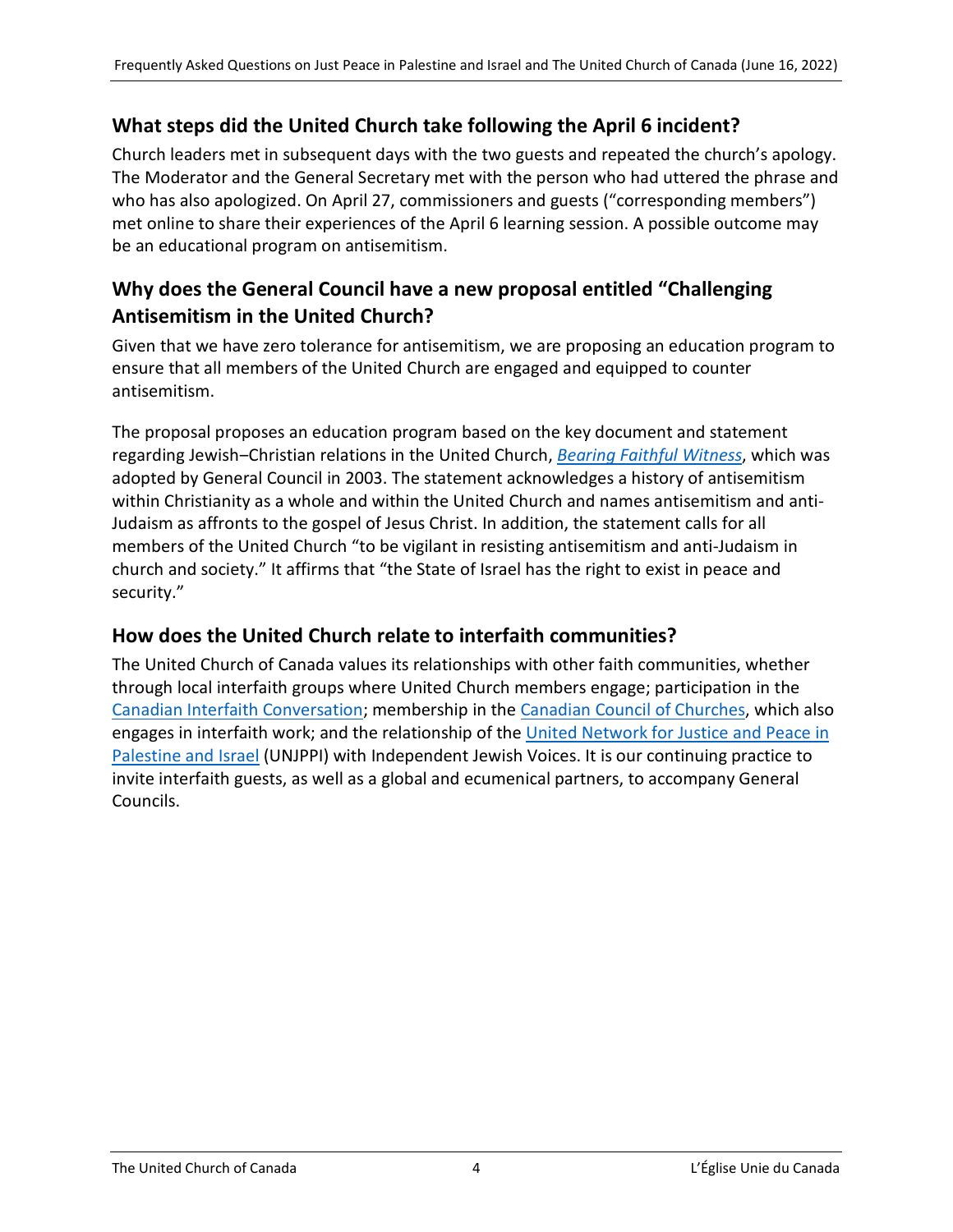### <span id="page-4-0"></span>**The United Church of Canada Statements on Antisemitism[\\*](#page-4-1)**

Key excerpts from documents and statements of The United Church of Canada over the last 40 years or so regarding the church's commitment to be vigilant against antisemitism in church and in society.

#### **1992 "response to Petition 81" (Petition 81 was passed by the 32nd General Council in 1988)**

This response was adopted by the Inter-Church Inter-Faith Committee in 1992 and includes the following acknowledgement:

1. The history of Christian antisemitism has been largely suppressed and unacknowledged in The United Church of Canada. Some members of the church have come to recognize the roots of anti-Judaism in the New Testament and have learned to discern expressions of anti-Judaism in theology and liturgy. They have come to understand the causal relationship between anti-Judaism which is religious and theological and antisemitism which is racist and national. The United Church as a whole, however, failed to understand and acknowledge the anti-Judaism and antisemitism in our Christian tradition.

Further, "Vigorous and ongoing opposition to all forms of antisemitism must be strengthened and upheld throughout the whole church" (as noted in *Bearing Faithful Witness*, p. 73).

#### **2002 GCE statement on antisemitism**

The United Church of Canada reiterates its passionate prayer for peace, security and justice for all peoples of the region as it recommits itself to denounce antisemitism whenever and wherever it occurs.

(Found on the United Church Commons under "What We Believe and Why" > "Ecumenical and Interfaith Relations.")

#### *Bearing Faithful Witness***, 2003**

Our key document and statement regarding Jewish-Christian relations in the United Church, *Bearing Faithful Witness*, was adopted by General Council in 2003. The statement acknowledges a history of antisemitism within Christianity as a whole and within the United Church and names antisemitism and anti-Judaism as affronts to the gospel of Jesus Christ. In addition, the statement calls for all members of the United Church "to be vigilant in resisting antisemitism and anti-Judaism in church and society."

The document notes that critiques of policies and actions of any government, whether the government of Canada or the government of Israel, can be valid. However, a caution is raised about criticism that can cross over into antisemitism:

 $\overline{a}$ 

<span id="page-4-1"></span><sup>\*</sup> Theological Leadership, General Council Office, March 2022.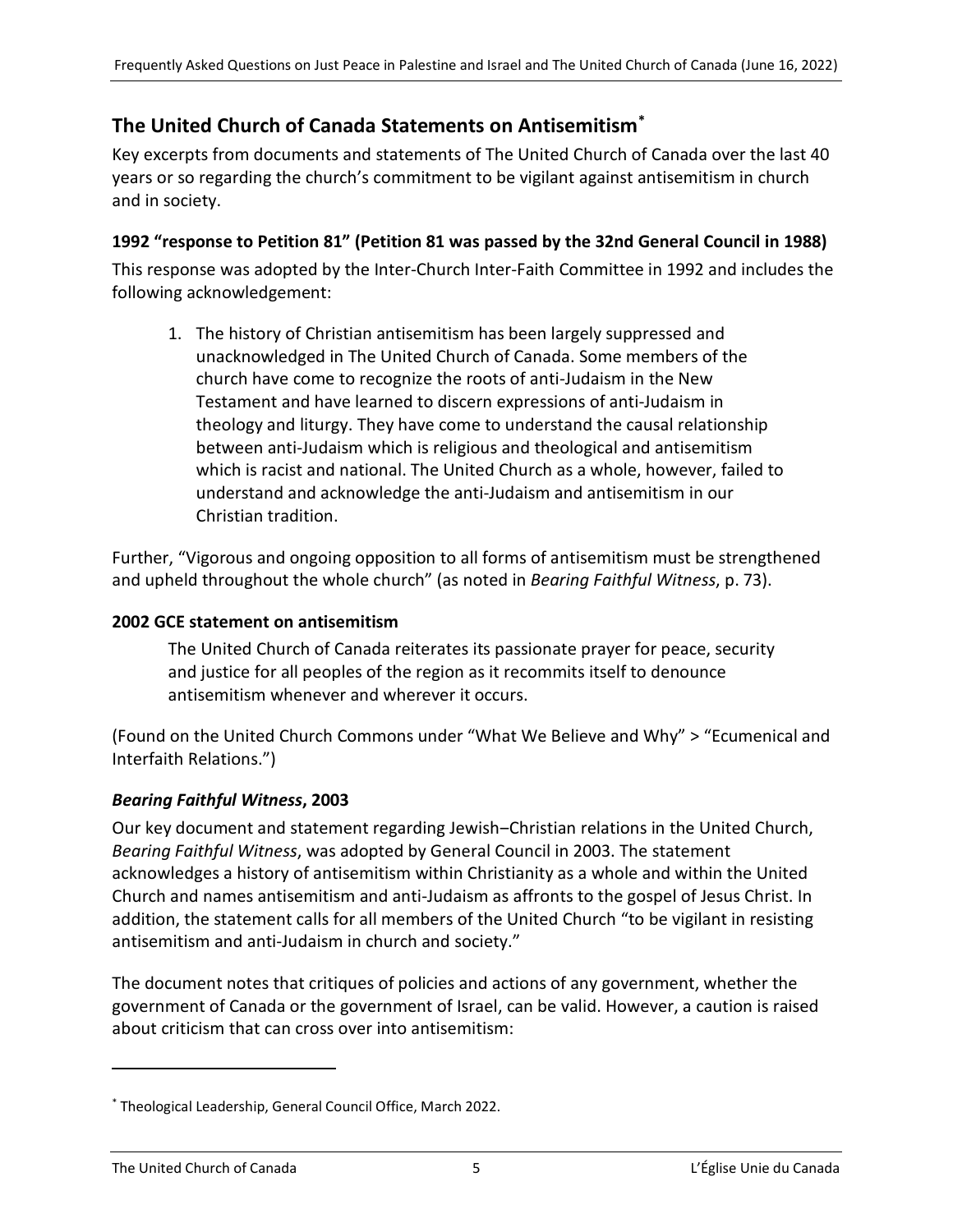The problem is to distinguish legitimate criticism from illegitimate assaults driven by a concealed prejudice…. Legitimate criticism, on the other hand, concerns itself with specific policies and actions on the part of Israeli leaders and governments, as well as the enduring problems and tensions of Israeli society. **Legitimate criticism is always able to distinguish between a regime and a people**, between what is transient and what is enduring in the history of a particular country.

(In a reflection on "Antisemitism and the State of Israel," p. 11–12, emphasis added)

The document itself provides additional in-depth study material for United Church members to engage in further learning about Judaism and the problematic history of interpretation of Old and New Testament texts by Christians. Guidelines for addressing antisemitism in scripture passages and hymns in worship, Sunday school, and Bible study groups are included.

#### **The United Church of Canada Submission to the Parliamentary Inquiry into Antisemitism, October 2009**

In reference to the rationale for creating *Bearing Faithful Witness*:

The rationale for the work acknowledged there is increasing anti-Judaism, antisemitism, white supremacy, and neo-Nazism in Canada and other countries that is often perpetrated in the name of Jesus Christ. Equally important, however, were the following recognitions: that rarely in the church is Jesus ever referred to as a Jew; that no other religion is as closely related to Christianity as Judaism; that the Christian God is the God of Israel; that Christian scripture includes the scriptures of Israel; and that the hope of Israel is the Christian hope, too: earth under God's rule of peace, prosperity, and justice for all.

The passion of many in the church for justice for Palestinians continues to contribute to tensions with the Jewish community. This was evidenced this past summer [2009] in background material to a series of motions forwarded to the General Council from a regional body of the church. The church's decision to "reject and repudiate" these background materials was a reflection of the experience in 1972, $<sup>†</sup>$  $<sup>†</sup>$  $<sup>†</sup>$  and an indication that passion for a just resolution to the</sup> conflict in the Middle East can "cross the line" into antisemitic language.

The war years and the Shoah (Holocaust) are clearly the bleakest part of the world's history of antisemitism. During this time, the United Church in fact evidenced a deep concern for the safety of Jewish people. Two months before Kristallnacht, the General Council voiced its concern for the Jewish people.

 $\overline{a}$ 

<span id="page-5-0"></span><sup>†</sup> In 1972 the United Church *Observer* published an article titled "How the Zionists Manipulate Your News,"